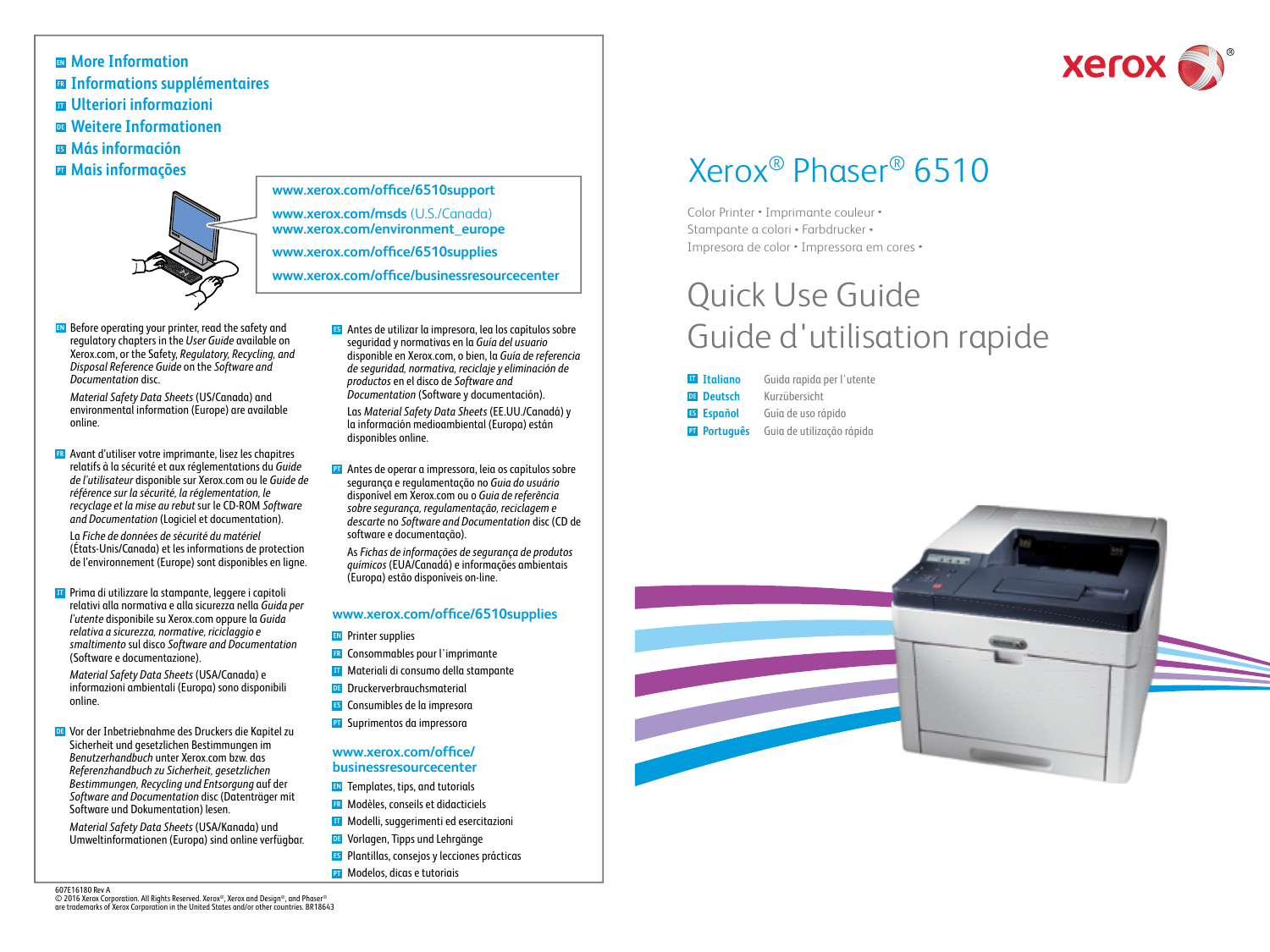### **E** Printer Tour

**Tour d'horizon de l'imprimant e FR**

**Panoramica della stampant e IT**

 $\blacksquare$  **Drucker im Überblick** 

- **Recorrido por la impresor a ES**
- **Roteiro da impressor a PT**



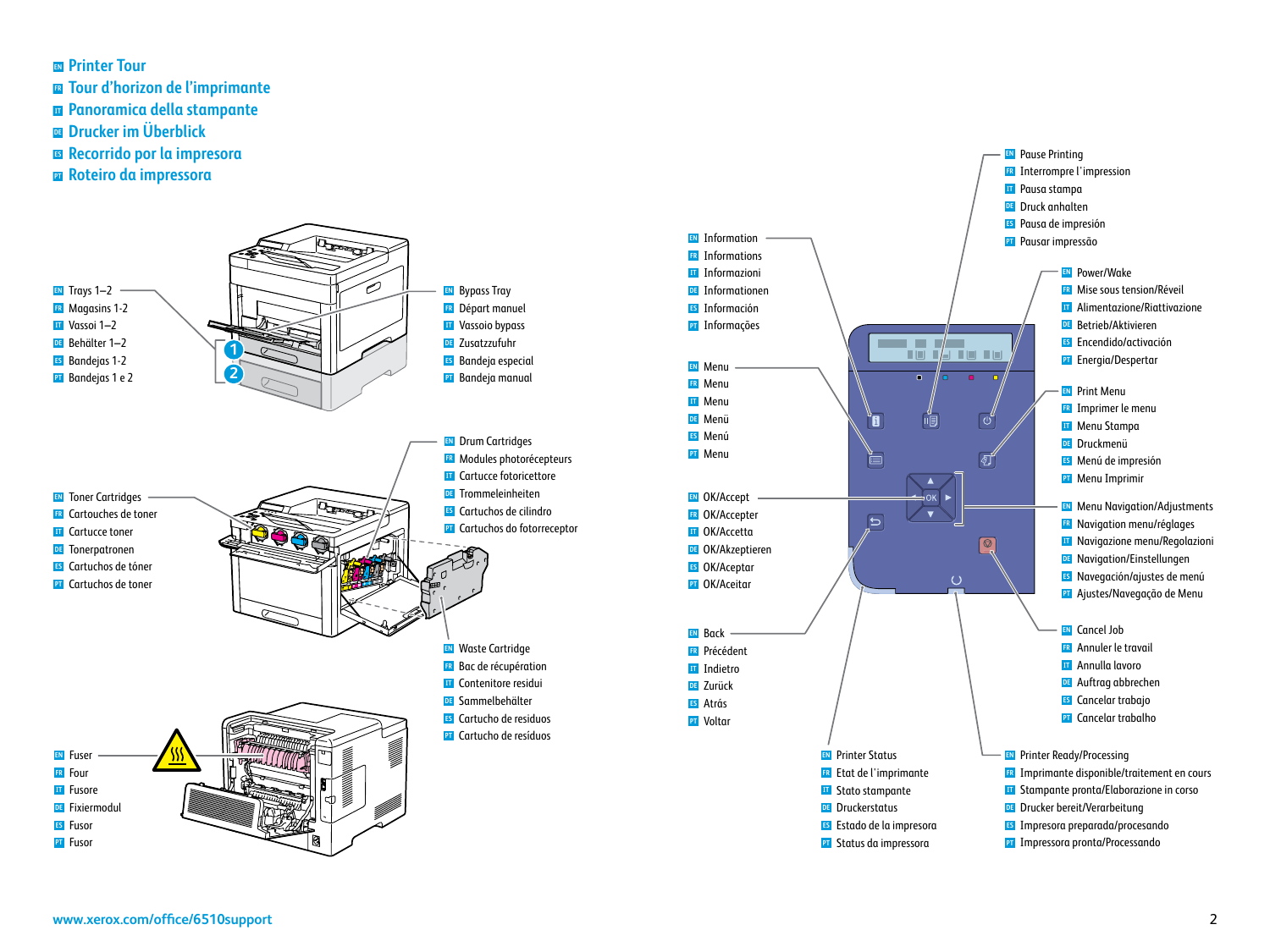- **EN Supported Paper**
- **FR Papier pris en charge**
- **IT Carta supportata**
- **DE Unterstütztes Material**
- **ES Papeles admitidos**
- **PT Papel compatível**



| www.xerox.com/rmleu              |  |
|----------------------------------|--|
| www.xerox.com/office/6510support |  |

**[www.xerox.com/rmlna](http://www.office.xerox.com/cgi-bin/printer.pl?APP=udpdfs&Page=color&Model=Phaser+6510&PgName=man)** (U.S./Canada)

| <b>Particular CopyCount</b> |
|-----------------------------|
| <b>PT</b> Bandeja manual    |
|                             |
|                             |
| 2                           |
|                             |
| 60-220 g/m <sup>2</sup>     |
| (16 lb. Bond-80 lb. Cover)  |
|                             |
|                             |
|                             |
|                             |
|                             |
|                             |
|                             |
|                             |
|                             |
| 12日                         |
| *6510 DN/DNI                |
| 60-176 $q/m^2$              |
| (16 lb. Bond-65 lb. Cover)  |
|                             |

| 60-80 $q/m^2$<br>(16-20 lb. Bond) |  |
|-----------------------------------|--|
| <b>EN</b> Recycled                |  |
| <b>FR</b> Recyclé                 |  |
| <b>IT</b> Riciclata               |  |
| <b>DE</b> Umweltpapier            |  |
| <b>ES</b> Reciclado               |  |
| <b>PT</b> Reciclado               |  |
|                                   |  |

#### **60–90 g/m 2 (20–24 lb. Bond)**

- **EN** Custom 1
- Personnalisé 1 **FR**
- Personalizzato 1 **IT**
- **DE** Benutzerdefiniert 1 Personalizado 1 **ES**
- **PT** Personalizado 1

## **75–105 g/m 2 (20–28 lb. Bond) EN** Plain Standard **FR** Standard **IT DE** Normalpapier Común **ES** Comum **PT**



- **106–176 g/m 2 (28 lb. Bond–65 lb. Cover)** Lightweight Cardstock **EN** Support cartonné fin **FR**
- **IT** Cartoncino leggero
- Leichtkarton **DE**
- **ES** Cartulina ligera
- Cartão de baixa gramatur a **PT**
- Lightweight Glossy Cardstock **EN**
- Support cartonné glacé fin **FR**
- Cartoncino lucido leggero **IT**
- **DE** Leichter Glanzkarton
- Cartulina ligera brillante **ES**
- Cartão brilhante de baixa **PT** gramatur a

#### **177–220 g/m 2 (65–80 lb. Cover)**

- **EN** Cardstock
- Carte **FR**
- Cartoncino **IT**
- **DE** Karton
- Cartulina para tarjet a **ES**
- Cartão **PT**
- **EN** Glossy Cardstock
- **FR** Carte glacée
- **IT** Cartoncino lucido
- **DE** Glanzkarton
- **ES** Cartulina brillant e
- **PT** Cartão brilhante

|       | <b>EN</b> Custom Size             |
|-------|-----------------------------------|
| $x -$ | <b>FR</b> Format personnalisé     |
|       | <b>IT</b> Formato personalizzato  |
|       | DE Benutzerdefiniert              |
|       | <sup>5</sup> Tamaño personalizado |
|       | <b>PT</b> Tamanho Personalizado   |



**Y:** 191–356 mm (7.5–14 in.)

 $\frac{3}{2}$  **X**: 76–216 mm (3–8.5 in.) **Y:** 127–356 mm (5–14 in.)

**Y**

<del>`+</del>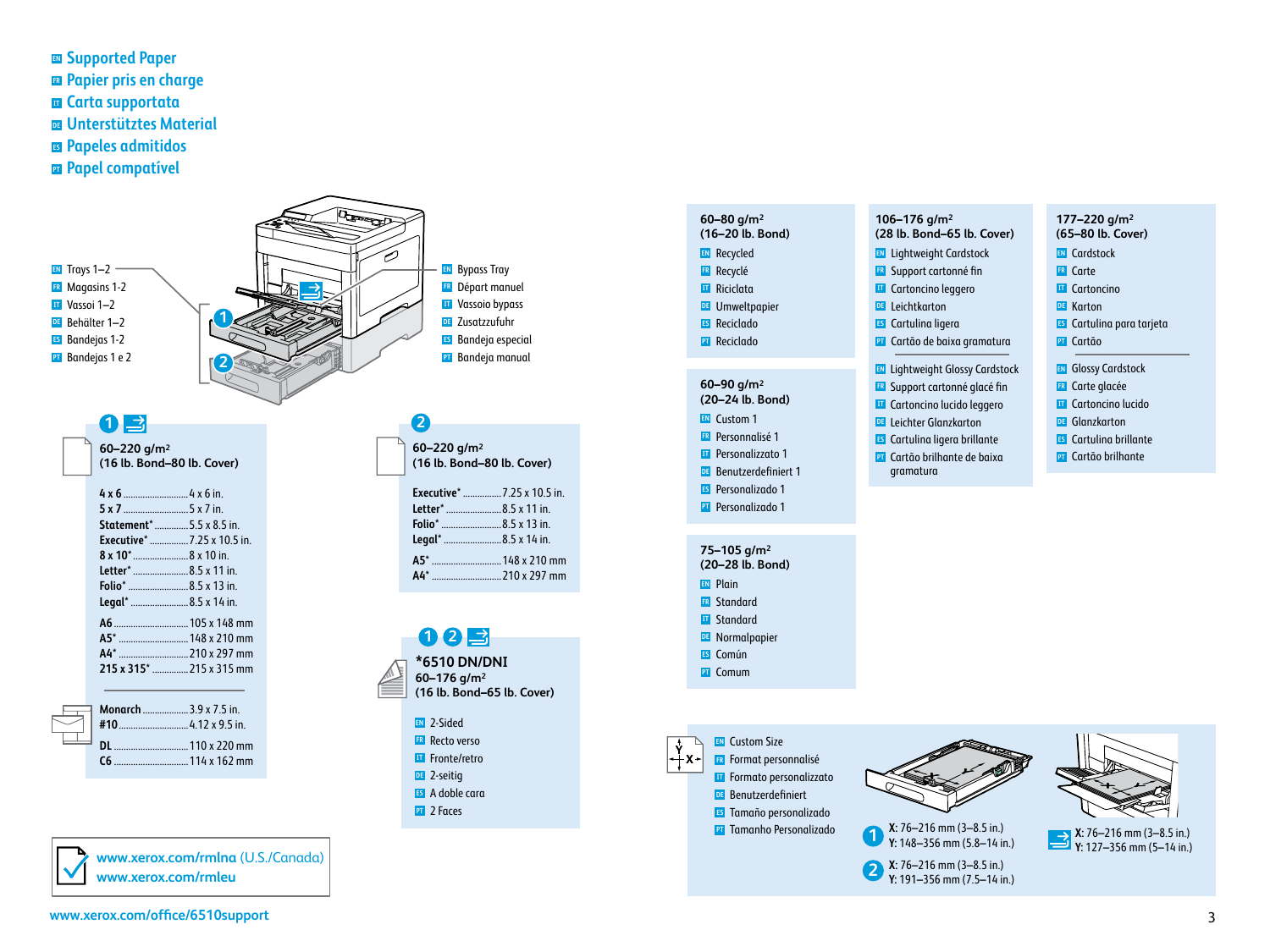- **Basic Printing EN Impression standard FR Stampa di base IT**
- **Einfacher Druckbetrieb DE**
- **Impresión básica ES**
- **Impressão básica PT**















**EN** Bypass Tray Départ manuel **FR** Vassoio bypass **IT**



Bandeja especial **ES** Bandeja manual **PT**











- **EN** At the printer control panel, change size and type settings. In the Xerox print driver, select printing options.
- **FR** Modifiez les paramètres du format et du type dans le panneau de commande de l'imprimante. Sélectionnez les options d'impression dans le pilote d'imprimante Xerox.
- **IT** Sul pannello comandi della stampante, cambiare le impostazioni di formato e tipo. Nel driver di stampa Xerox, selezionare le opzioni di stampa.
- **DE** Am Steuerpult des Druckers die Einstellungen für Format und Art ändern. Im Xerox-Druckertreiber Druckoptionen auswählen.
- **ES** En el panel de control, cambie las opciones de tipo y tamaño de papel. En el controlador de impresión Xerox, seleccione las opciones de impresión.
- **PT** No painel de controle da impressora, altere as configurações de tamanho e tipo. No driver de impressão Xerox, selecione as opções de impressão.